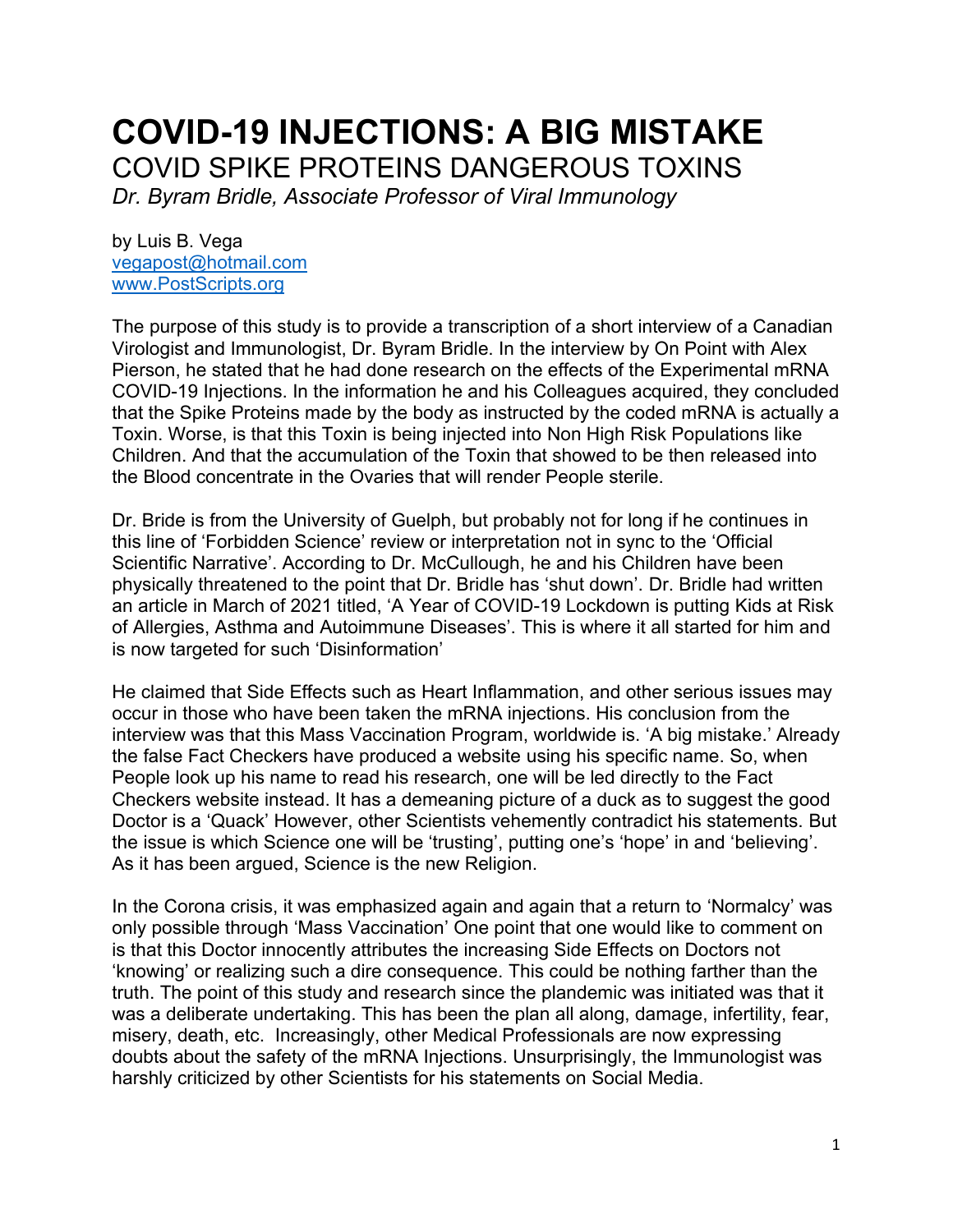For example, University of Toronto Epidemiologist David Fisman pointed out that some statements are not based on current data. Other Twitter users, such as the University of Guelph, Medical Doctor Glen Pyle, pointed out to him that he had allegedly misinterpreted some studies. It is believed currently that, the concentration of the Spike Proteins formed by the vaccination is far too low to bind to the ACE-2 Receptors. This is the prerequisite for the Spike Proteins to cause damage. The concentration for this must be 5 orders of magnitude higher. There are also studies that show that the vaccine is not transmitted through breast milk. But Transmission from Mother to Infant is occurring.

Fisman also referred to the questionable website that subjects Bridle's statements to a so-called Fact Check. According to the Powers-that-by, Bridle is spreading 'Disinformation' about COVID-19 Vaccines. Mind you, he was tasked by the Canadian Government to come-up with a COVID-19 injection. But this should be no surprise as he clearly states in the interview that he is Pro-Vax. Now his University is distancing itself from the Immunologist in saying that he allegedly misinterpreted some Studies and that the statement that the Spike Protein was 'Toxic' is incorrect. In addition, the Biodistribution Study mentioned at the beginning deals with the distribution of the Liposome Nanoparticles and not with the distribution of the Spike Protein.

But this might have been oversimplified in an attempt to explain the Virological Processes to the common Listeners and Readers. The design and presentation of the Fact Checking website to which Fisman refers is more than questionable: In the version of May 29, 2021, instead of an imprint there is only 'A concerned Scientist' as a reference to the website author. Oddly enough, the name Bridles itself was used as a domain name, as mentioned. Who would go to such lengths to discredit an 'medical opinion' or alternative research? He and his Colleagues had the access to Pfizer's Biodistribution Study previously unseen before.

It demonstrated that the assumption was that the mRNA in the vaccines would primarily remain in and around the vaccination site. Pfizer's data, however, shows that the mRNA and subsequent Spike Protein are widely distributed in the body within hours. Well, it is that important to the Power-that-be but make sure no such level of Scientific Dissension is allowed. The empirical evidence in the aftermath of the COVID-19 pandemic is coming to light that indeed, it is a bioweapon scamdemic with the intention of Mass Vaccination the entire World. But 1<sup>st</sup> start with the USA and Europe. Why?

With 70% of the population of the USA now vaccinated as of Summer 2021 with an mRNA Chinese Bio-Weapon. This is the Death Shot. It would make for an ideal preemptive strike if ever another country wanted to invade or destroy the USA, for example. It is a simple Operating System waiting for a more sophisticated downloads with self-replicating Spike Protein that as it builds up in the body over time. And also to consider that the Nano-Particles will be the 'Building Blocks' to construct this 'Human Biometric Scaffolding' inside the body. The agenda is to inject to both kill, maim, have delayed injuries. It is to create Infertility in both Females as targeted and Males is becoming very clear. Add to this the further goal of Health 'Passports' as the introduction of the loss of Bodily Autonomy.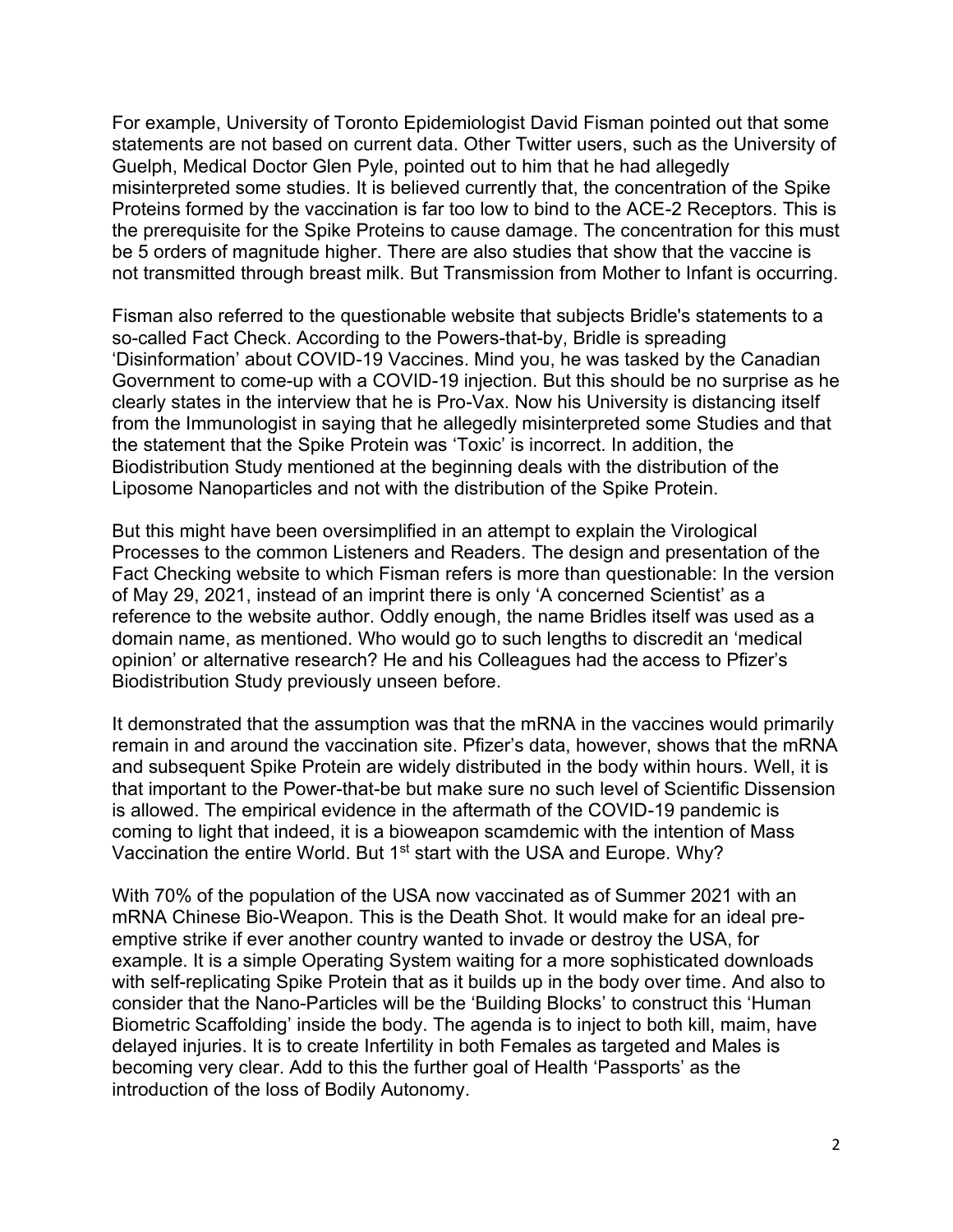And the placing of all humans on a Blockchain where all information about each individual can be aggregated for the complete control of each individual and by extension leaving every aspect of society open to reconfiguration as desired. Humanity stands at an Existential Crossroads based in Trans-Humanism and Eugenics abusing Science to the point one does not know what is a 'fact' anymore.

The Fact Checking website also apparently tried to discredit the radio presenter by referring to some of her earlier work. Some of this information is missing in a more recent version of the website, which has been updated in an attempt to appear more reputable. The following is the transcribed interview. Some portions will be highlighted, colored or capitalized. Numbers from 1-10 will be numerated for emphasis.

## **Interviewer**

\_\_\_\_\_\_\_\_\_\_\_\_\_\_\_\_\_\_\_\_\_\_\_\_\_\_\_

Let us bring in Dr. Byron Bridal. He is an Associate Professor of Viral Immunology at the University of Guelph. Doctor you've been very…you know, very open on this whole issue. And you know, you're not an Anti-Vaxxer by any stretch. But what do you think about this Inflammation in the Heart? And is it an actual threat?

## Dr. Bridle

Yeah. Thanks for having me on Alex. Yeah. As you said, I'm very much Pro-Vaccine but always making sure that the Science is done properly. And that we follow the Science carefully before going into, you know Public Rollout of vaccines. I hope you'll let me run with this a little bit Alex.

I'll provide…I can…**I'll forewarn you and your Listeners that the story I'm about to tell is a bit of a scary.** One, this is Cutting-Edge Science. There's a couple of key pieces of Scientific Information that have become privy to just within the past few days that has made the final link. So, we understand now, myself and some key International Collaborators.

We understand exactly why these problems are happening. And many others associate these vaccines. And the story is a bit of a scary one so, just to brace you for this. But I'm going to walk you through this the Science that I'm going to be talking about. I don't have the time here to describe exactly the Scientific Data.

**But let me assure you that everything that I'm stating here, that I'm gonna state right now is completely backed-up by Peer-Reviewed Scientific Publications, in well-known and well-respected Scientific Journals.** I have all of this information in hand. I'm in the process of mildly trying to put it all into a document that I can hopefully circulate widely. So, your Listeners are going to be the 1<sup>st</sup> to hear the public release of this conclusion. And I'll I can…

**Interviewer** Ominous…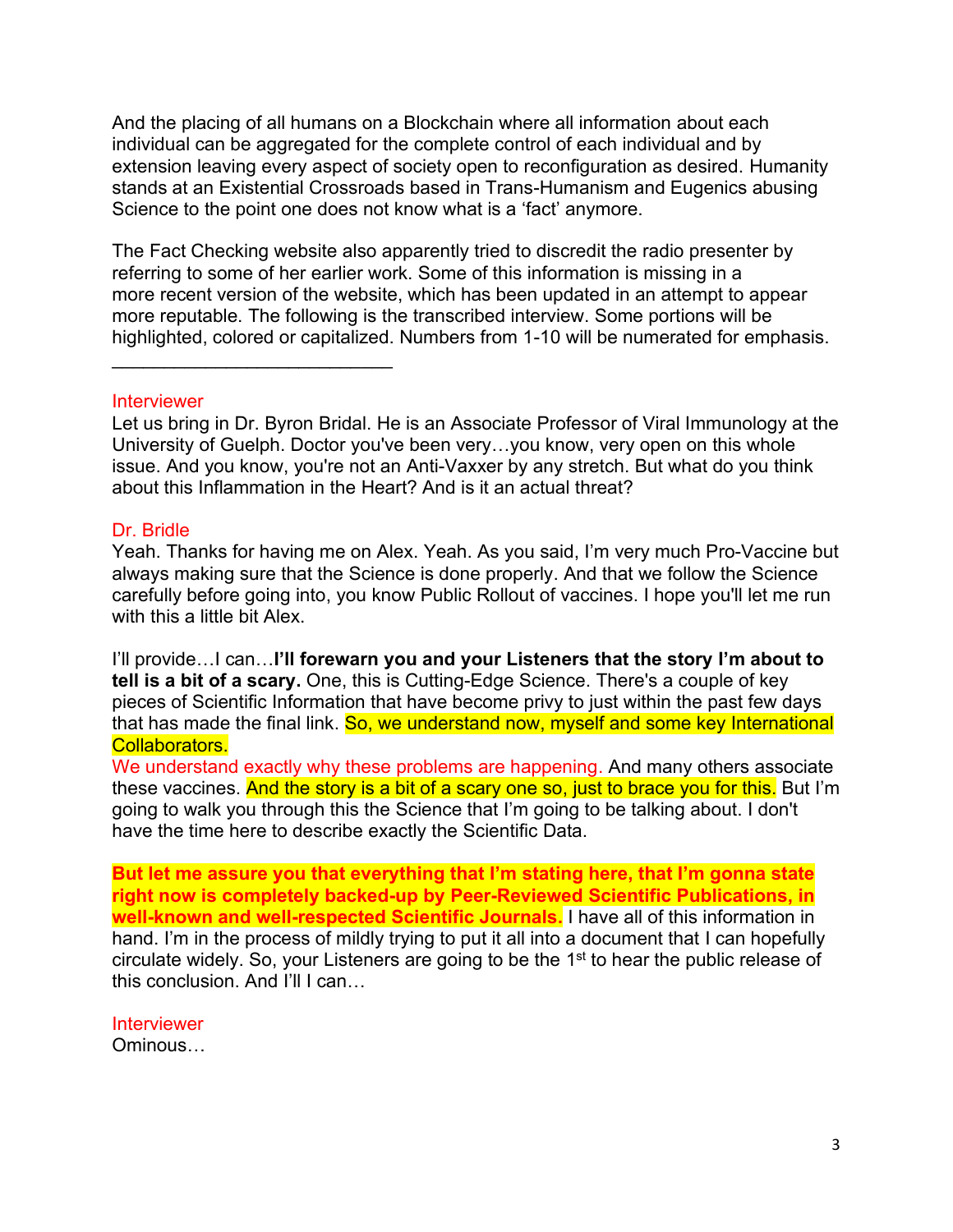#### Dr. Bridle

So, this is what it is. The SARS Corona Virus-2 has a Spike Protein on its surface. That Spike Protein is what it allows it to infect our bodies. That is why we've been using the Spike Protein in our vaccines. The vaccines we're using, get our cells in our body to manufacture that Protein. If we can mount an Immune Response against that Protein, in theory we can prevent this virus from infecting the body. That's the theory behind the vaccine. However, when studying the disease, severe COVID-19, everything that you've just described heart problems, lots of problems with the Cardiovascular System, Bleeding and Clotting is all associated with severe COVID-19.

**And looking and doing that research, what has been discovered by Scientific Community is the Spike Protein on its own is almost entirely responsible for the damage to Cardiovascular System.** If it gets into Circulation. I**ndeed, if you inject the purified Spike Protein into the blood of Research Animals, they get all kinds of damage to Cardiovascular System.** It can cross a Blood-Brain Barrier and cause damage to the Brain. Now, at first glance, that doesn't seem too concerning because we're injecting these vaccines into the Shoulder Muscle.

The assumption, all up until now has been, that these vaccines behave like all of our 'Traditional Vaccines'. That they don't go anywhere other than the injection site. So, they stay in our shoulder. Some of the Protein will go to the Local Draining Lymph Node in order to activate the Immune System. However, this is where the Cutting-Edge Science is coming. **This is where it gets scary. Through a Request for Information from the Japanese Regulatory Agency, myself and several International Collaborators have been able to get access to what's called a Biodistribution Study.** 

It's the 1<sup>st</sup> time ever, that Scientists have been privy to seeing where these Messenger RNA vaccines go after vaccination. In other words, is it a safe assumption, that it stays in the Shoulder Muscle? **The short answer is absolutely not.** It's very disconcerting. The Spike Protein gets into the Blood; circulates through the Blood in individuals. Over several days, post-vaccination, it accumulates once against the Blood. It accumulates in a number of Tissues, such as the Spleen the Bone Marrow the Liver the Adrenal Glands. **One that's of particular concern for me is it accumulates at quite high concentrations in the Ovaries.** And then also a publication that was just accepted for a Scientific Paper.

Just accepted for publication that backs this up, looked at 13 young Healthcare Workers that had received the Moderna Vaccine, which is the other Messenger RNA based vaccine we have in Canada. And they confirm this. They found the Spike Protein in Circulation. So, in the Blood, of 11 of those 13 Health Care Workers that had received the vaccine. What this means, is so we have known for a long time. **That the Spike Protein is a Pathogenic Protein. It is a Toxin. It can cause damage in our body if it gets into Circulation.** Now we have clear-cut evidence that the vaccines that make our bodies, are the muscles or the cells in our Deltoid Muscles…manufacture this Protein…that the vaccine itself plus the Protein gets into Blood Circulation.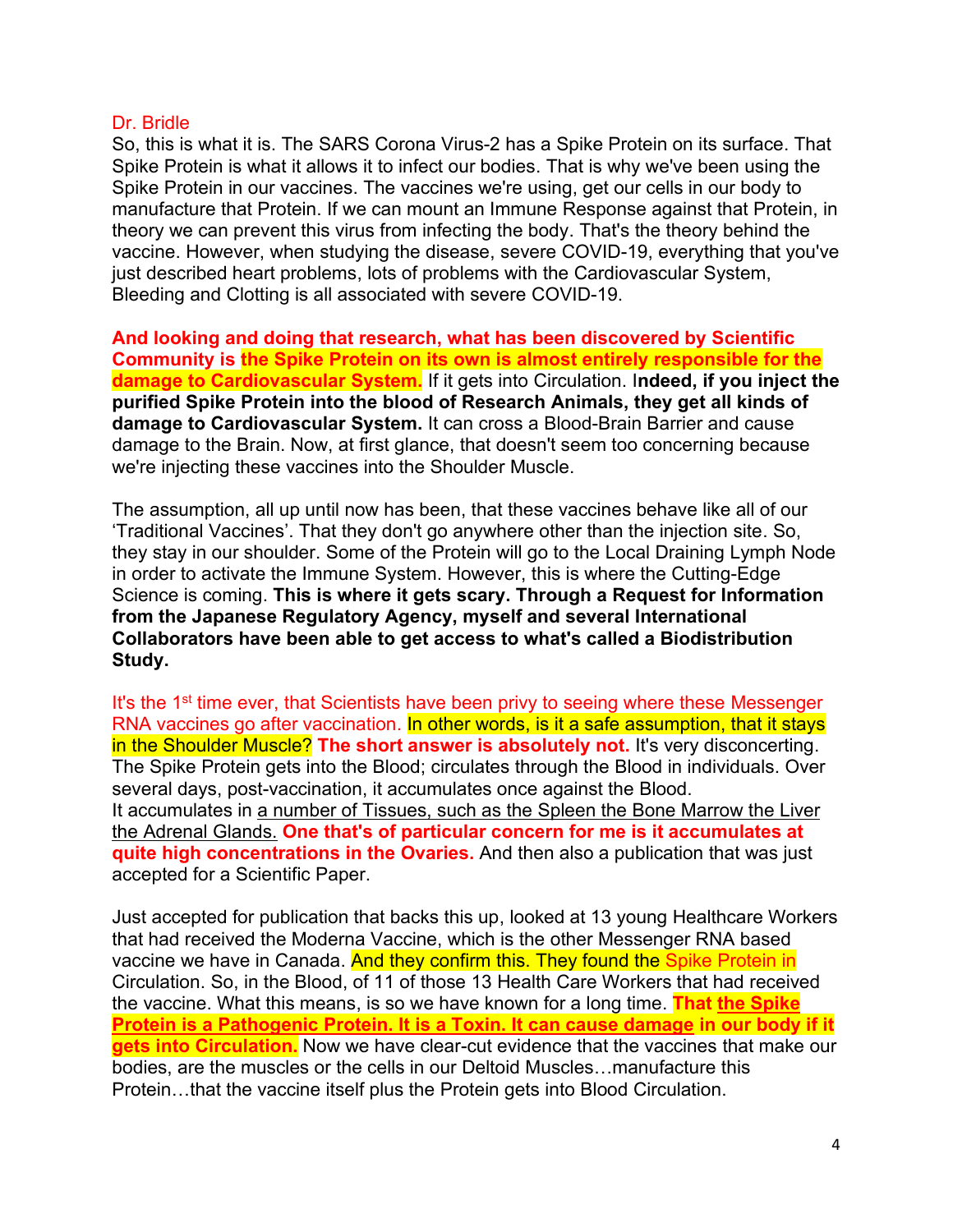When in Circulation, the Spike Protein can bind to the Receptors that are on our Platelets. And the cells that line our Blood Vessels. When that happens, it can do one of 2 things. It can either cause Platelets to 'clump'. And that can lead to Clotting. That's exactly why we've been seeing Clotting Disorders associated with these vaccines. It can also lead to Bleeding. And of course, the Heart's involved. It's actually part of the Cardiovascular System. That's why we're seeing Heart Problems. The Protein? It can also cross the Blood-Brain Barrier and cause Neurological Damage.

That's why also in the fatal cases of Blood Clots, many times it's seen in the Brain. And also, of concern is there's also evidence of a Study. This has not yet been accepted for Publication yet, this one. They were trying to show that the Antibodies from the vaccine get transferred through Breast Milk. And the idea was, this may be a good thing because it…could confer some Passive Protection to Babies. **However, what they found inadvertently was that the vaccines and Messenger Vaccines actually get transferred through the Breast Milk. So, delivering the Vaccine Vector itself into Infants that are Breastfeeding.** Also, with this, now we know Spike Protein gets into Circulation.

Any Proteins in the Blood will get concentrated in Breast Milk. Looking into the Adverse Event Database in the United States, we have **found evidence of Suckling Infants experiencing Bleeding Disorders in the Gastrointestinal Tract**. So…

#### **Interviewer**

OK, let me pause you there because I've only got about 45 seconds left. I mean the bottom line this is scaring a lot of People. This will freak a lot of People out.

#### Dr. Bridle

Yes, so this has implications for Blood Donation. Right now, 'Clean Blood', Cleaning Blood Services is saying People …who have been vaccinated can donate. **We don't want Transfer…of these Pathogenic Spike Proteins to Fragile Patients; t**hat are being transfused with that Blood. This has implications for Infants that are suckling. And **this this has serious implications for People for whom SARS Corona Virus-2 is not a High-Risk Pathogen and that includes all our Children. In short, the conclusion is, we made a big mistake! We didn't realize it until now. We thought the Spike Protein was a Great Target Antigen. We never knew the Spike Protein itself was a Toxin and was a Pathogenic Protein.**

So, by vaccinating People, **we are inadvertently inoculating them with a Toxin.** In some people this gets into Circulation. And when that happens, in some people it can cause damage, especially the Cardiovascular System. And I have many other… I don't have time but many other legitimate questions about the Long-Term Safety there for this vaccine. For example, with it accumulating in the Ovaries, one of my questions is, 'Will we be rendering Young People infertile?' Some of them infertile? We'll stop there. I know it's heavy heading but yeah well…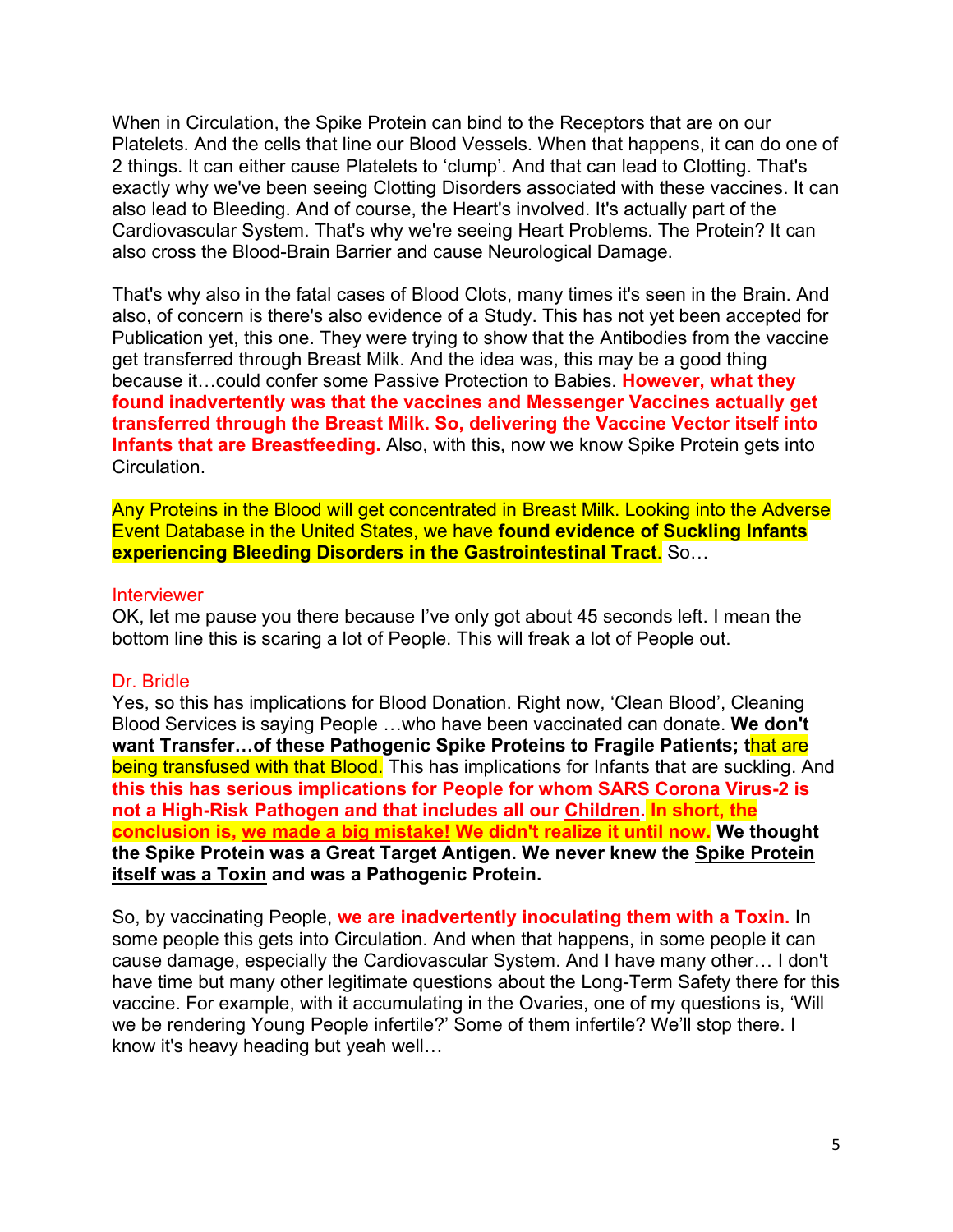#### Interviewer

I'm up against the clock. I need like an hour when I talk to you. Because you have so much information and of course your one opinion of many. But you know it's interesting because you have a different look at it. And certainly, the time will tell on this. But we'll have you on again because I always get an interesting and different perspective from you. Doctor, thank you.

## Dr. Bridle

All right, it was my pleasure. Take care.

\_\_\_\_\_\_\_\_\_\_\_\_\_\_\_\_\_\_\_\_\_\_\_\_\_

#### **Interviewer**

That is a Dr. Bridal who a lot of you…like and like to hear. And again…that's his findings. Again, we get lots of different Medical Opinions…that'll scare a lot of People. But there are a lot of People already who don't trust the vaccines given this information.

#### **Main Sources**

#### **Interview**

On Point with Alex Pierson [https://omny.fm/shows/on-point-with-alex-pierson/new-peer-reviewed-study-on-covid-](https://omny.fm/shows/on-point-with-alex-pierson/new-peer-reviewed-study-on-covid-19-vaccines-sugge?in_playlist=on-point-with-alex-pierson!podcast)[19-vaccines-sugge?in\\_playlist=on-point-with-alex-pierson!podcast](https://omny.fm/shows/on-point-with-alex-pierson/new-peer-reviewed-study-on-covid-19-vaccines-sugge?in_playlist=on-point-with-alex-pierson!podcast)

#### **Article**

A Year of COVID-19 Lockdown is putting Kids at Risk of Allergies, Asthma and Autoimmune Diseases. [https://theconversation.com/a-year-of-covid-19-lockdown-is-putting-kids-at-risk-of](https://theconversation.com/a-year-of-covid-19-lockdown-is-putting-kids-at-risk-of-allergies-asthma-and-autoimmune-diseases-155102)[allergies-asthma-and-autoimmune-diseases-155102](https://theconversation.com/a-year-of-covid-19-lockdown-is-putting-kids-at-risk-of-allergies-asthma-and-autoimmune-diseases-155102)

#### **Fake Fact Checkers**

Attempt to Discredit Doctor's Research <https://byrambridle.com/>

#### **Video**

Dr. Bridle being threatened and his child <https://www.youtube.com/watch?v=W8BGTOwe-wg>

#### **Video**

Dr. Bridle 'A Conversation with Dr. Byram Bridle' about COVID-19 <https://www.youtube.com/watch?v=f1WLkbd6RZY> (Will be taken down by YouTube)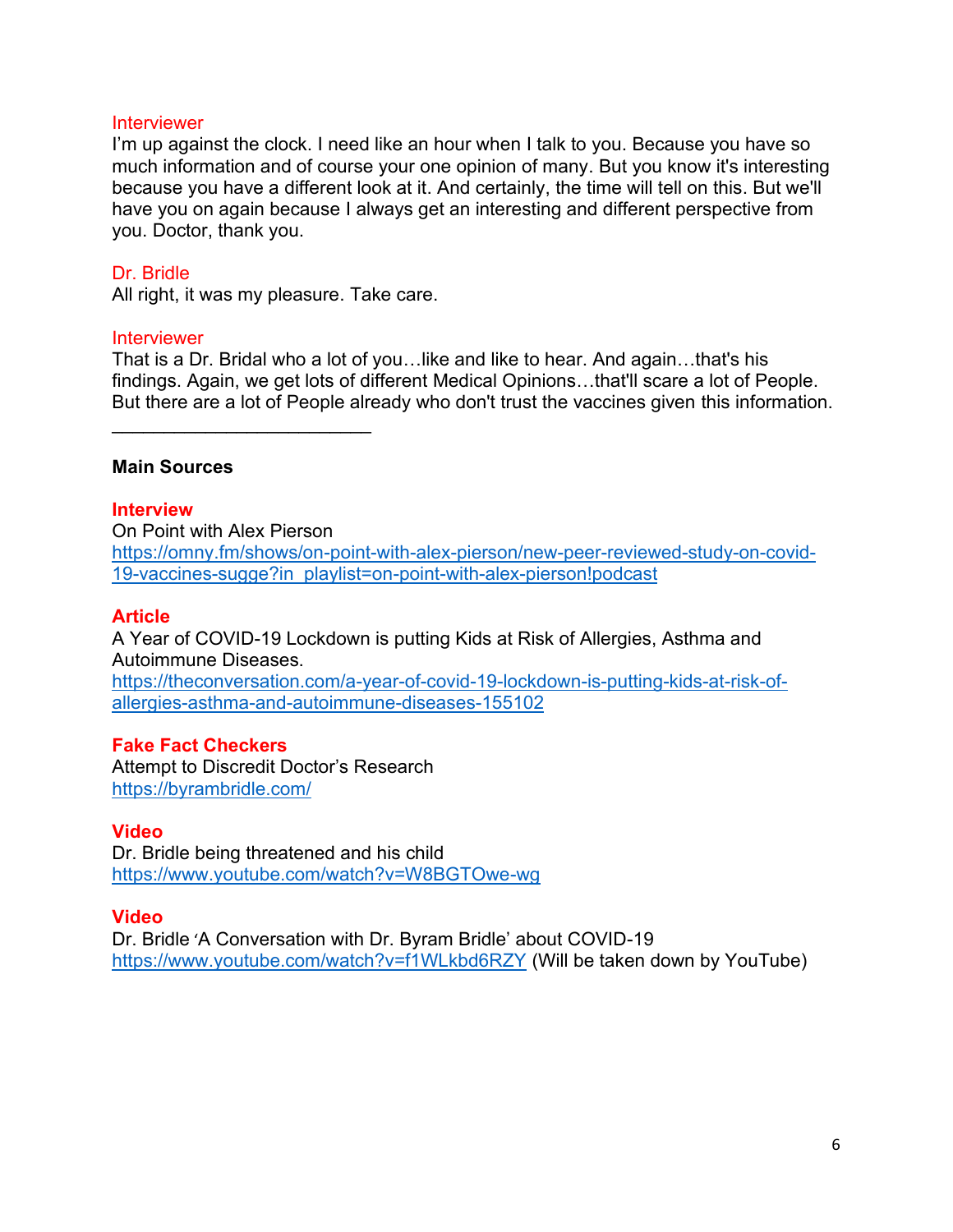## **Interview translated into French**

#### **Interviewer**

\_\_\_\_\_\_\_\_\_\_\_\_\_\_\_\_\_\_\_\_\_\_\_\_\_\_\_

Laissez-nous faire venir le Dr Byron Bridle. Il est professeur agrégé d'immunologie virale à l'Université de Guelph. Docteur, vous avez été très… vous savez, très ouvert sur toute cette question. Et vous savez, vous n'êtes pas du tout un Anti-Vaxxer. Mais que pensez-vous de cette Inflammation du Cœur ? Et est-ce une menace réelle ?

## Dr. Bridle

Ouais. Merci de m'avoir sur Alex. Oui. Comme vous l'avez dit, je suis très pro-vaccin mais je m'assure toujours que la science est bien faite. Et que nous suivons attentivement la Science avant d'entrer dans, vous savez Déploiement public des vaccins. J'espère que tu me laisseras courir un peu avec ça Alex. Je fournirai… je peux… je vous préviendrai, vous et vos auditeurs, que l'histoire que je m'apprête à raconter est un peu effrayante. Premièrement, c'est la science de pointe.

Il y a quelques éléments clés de l'information scientifique qui sont devenus au courant juste au cours des derniers jours qui ont fait le lien final. Donc, nous comprenons maintenant, moi-même et certains collaborateurs internationaux clés. Nous comprenons exactement pourquoi ces problèmes surviennent. Et bien d'autres associent ces vaccins. Et l'histoire est un peu effrayante donc, juste pour vous préparer à ça. Mais je vais vous guider à travers cette science dont je vais parler. Je n'ai pas le temps ici de décrire exactement les données scientifiques.

Mais permettez-moi de vous assurer que tout ce que je dis ici, que je vais dire maintenant, est entièrement étayé par des publications scientifiques à comité de lecture, dans des revues scientifiques bien connues et respectées. J'ai toutes ces informations en main. Je suis en train d'essayer modérément de tout mettre dans un document que je peux, je l'espère, diffuser largement. Vos auditeurs seront donc les premiers à entendre la sortie publique de cette conclusion. Et je vais pouvoir…

**Interviewer** Ominous…

## Dr. Bridle

Alors, c'est ce que c'est. Le SRAS Corona Virus-2 a une protéine de pointe à sa surface. Cette protéine de pointe est ce qu'elle lui permet d'infecter notre corps. C'est pourquoi nous utilisons la protéine de pointe dans nos vaccins. Les vaccins que nous utilisons amènent nos cellules dans notre corps à fabriquer cette protéine. Si nous pouvons mettre en place une réponse immunitaire contre cette protéine, en théorie, nous pouvons empêcher ce virus d'infecter le corps. C'est la théorie derrière le vaccin. Cependant, lorsque vous étudiez la maladie, le COVID-19 sévère, tout ce que vous venez de décrire des problèmes cardiaques, de nombreux problèmes avec le système cardiovasculaire, les saignements et la coagulation sont tous associés à un COVID-19 sévère.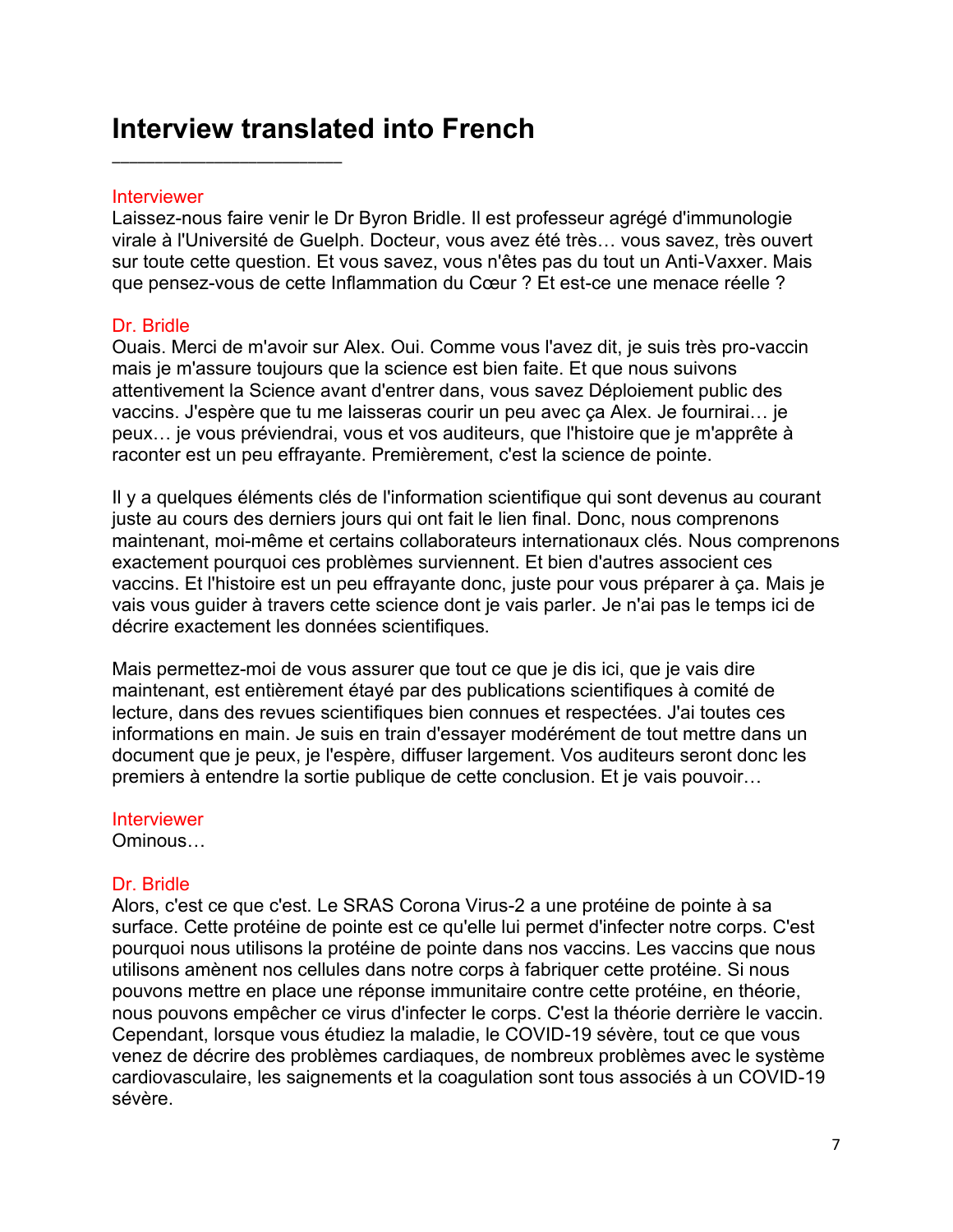Et en regardant et en faisant cette recherche, quoi a été découvert par la communauté scientifique est que la protéine de pointe à elle seule est presque entièrement responsable des dommages au système cardiovasculaire. S'il entre en circulation. En effet, si vous injectez la protéine de pointe purifiée dans le sang des animaux de recherche, ils subissent toutes sortes de dommages au système cardiovasculaire. Il peut traverser une barrière hémato-encéphalique et causer des dommages au cerveau. Maintenant, à première vue, cela ne semble pas trop préoccupant car nous injectons ces vaccins dans le muscle de l'épaule. L'hypothèse, jusqu'à présent, était que ces vaccins se comportent comme tous nos « vaccins traditionnels ».

Qu'ils ne vont nulle part ailleurs que sur le site d'injection. Donc, ils restent dans notre épaule. Une partie de la protéine ira au ganglion lymphatique drainant local afin d'activer le système immunitaire. Cependant, c'est là que la science de pointe arrive. C'est là que ça fait peur. Grâce à une demande d'informations de l'agence de réglementation japonaise, plusieurs collaborateurs internationaux et moi-même avons pu accéder à ce qu'on appelle une étude de biodistribution. C'est la première fois que les scientifiques sont au courant de la destination de ces vaccins à ARN messager après la vaccination. En d'autres termes, est-ce une hypothèse sûre, qu'il reste dans le muscle de l'épaule ? La réponse courte est absolument pas.

C'est très déconcertant. La protéine de pointe pénètre dans le sang ; circule à travers le Sang chez les individus. Sur plusieurs jours, post-vaccination, il s'accumule une fois contre le Sang. Il s'accumule dans un certain nombre de tissus, tels que la rate, la moelle osseuse, le foie et les glandes surrénales. L'un qui me préoccupe particulièrement est qu'il s'accumule à des concentrations assez élevées dans les ovaires. Et puis aussi une publication qui vient d'être acceptée pour un article scientifique. Juste accepté pour publication qui étaye cela, a examiné 13 jeunes travailleurs de la santé qui avaient reçu le vaccin Moderna, qui est l'autre vaccin à base d'ARN messager que nous avons au Canada.

Et ils le confirment. Ils ont trouvé la protéine de pointe dans la circulation. Donc, dans le sang, de 11 de ces 13 travailleurs de la santé qui avaient reçu le vaccin. Ce que cela signifie, c'est que nous le savons depuis longtemps. Que la protéine de pointe est une protéine pathogène. C'est une toxine. Il peut causer des dommages dans notre corps s'il entre dans la circulation. Maintenant, nous avons des preuves claires que les vaccins qui fabriquent notre corps, sont les muscles ou les cellules de nos muscles deltoïdes… fabriquent cette protéine… que le vaccin lui-même et la protéine pénètrent dans la circulation sanguine.

Lorsqu'elle est en circulation, la protéine de pointe peut se lier aux récepteurs qui se trouvent sur nos plaquettes. Et les cellules qui tapissent nos vaisseaux sanguins. Lorsque cela se produit, il peut faire l'une des deux choses suivantes. Cela peut provoquer l'agrégation des plaquettes. Et cela peut conduire à la coagulation. C'est exactement pourquoi nous voyons des troubles de la coagulation associés à ces vaccins. Cela peut également entraîner des saignements.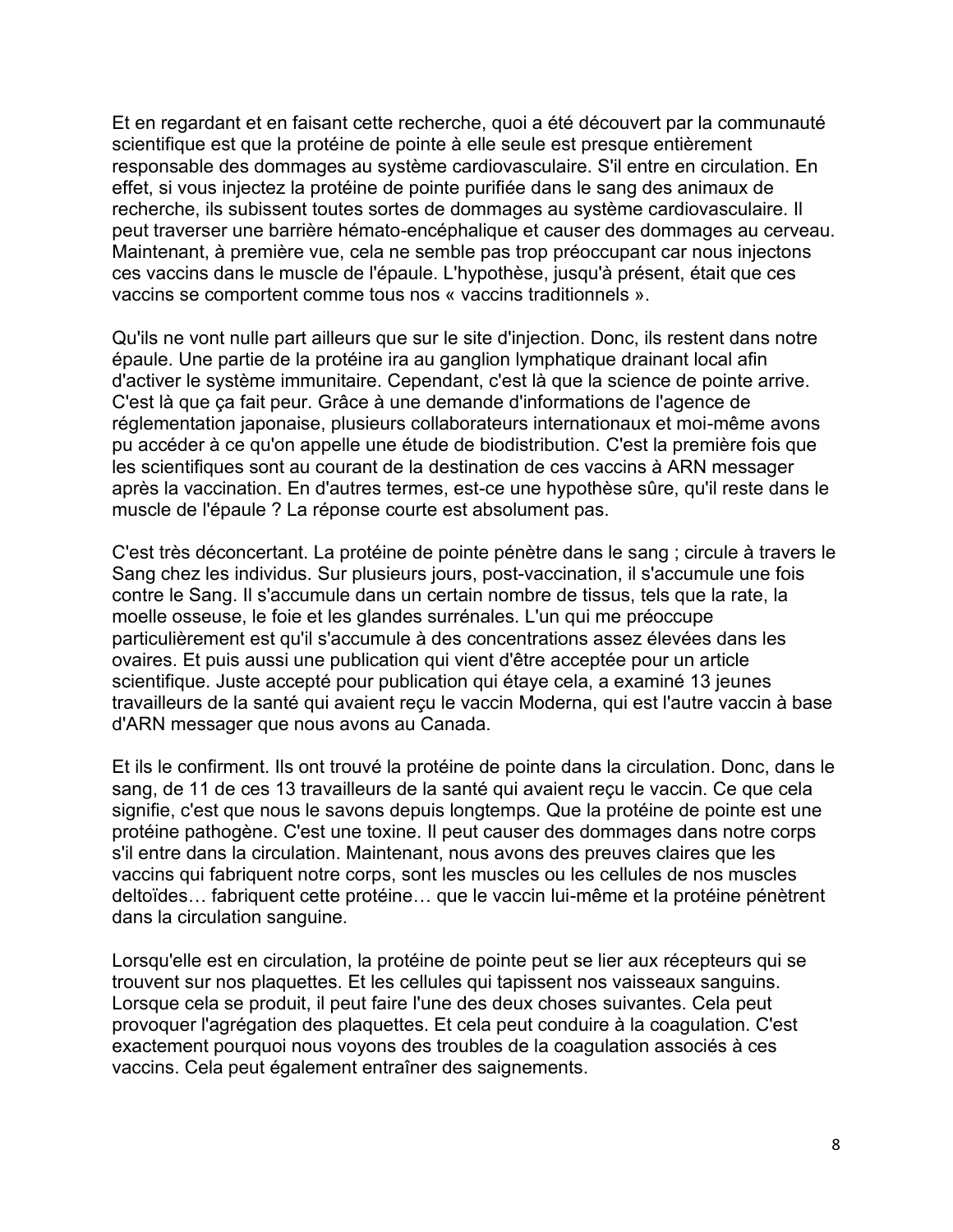Et bien sûr, le Cœur est impliqué. Il fait en fait partie du système cardiovasculaire. C'est pourquoi nous voyons des problèmes cardiaques. La protéine ? Il peut également traverser la barrière hémato-encéphalique et causer des dommages neurologiques. C'est pourquoi également dans les cas mortels de caillots sanguins, il est souvent observé dans le cerveau. Et aussi, ce qui est préoccupant, c'est qu'il y a aussi des preuves d'une étude. Cela n'a pas encore été accepté pour publication, celui-ci. Ils essayaient de montrer que les anticorps du vaccin sont transférés par le lait maternel.

Et l'idée était que cela pourrait être une bonne chose car cela… pourrait conférer une certaine protection passive aux bébés. Cependant, ce qu'ils ont découvert par inadvertance, c'est que les vaccins et les vaccins Messenger sont effectivement transférés par le lait maternel. Ainsi, administrer le vecteur de vaccin lui-même aux nourrissons qui allaitent.

De plus, avec cela, nous savons maintenant que la protéine de pointe entre en circulation. Toutes les protéines dans le sang seront concentrées dans le lait maternel. En examinant la base de données sur les événements indésirables aux États-Unis, nous avons trouvé des preuves que les nourrissons allaités souffrent de troubles de la coagulation dans le tractus gastro-intestinal. Donc…

#### **Interviewer**

OK, laissez-moi vous interrompre car il ne me reste que 45 secondes environ. Je veux dire en fin de compte, cela fait peur à beaucoup de gens. Cela va effrayer beaucoup de gens.

## Dr. Bridle

Oui, cela a donc des implications pour le don de sang. À l'heure actuelle, « Clean Blood », Cleaning Blood Services dit que les personnes… qui ont été vaccinées peuvent faire un don. Nous ne voulons pas de transfert… de ces protéines de pointe pathogènes à des patients fragiles ; qui sont transfusés avec ce Sang.

Cela a des implications pour les nourrissons qui tètent. Et cela a de sérieuses implications pour les personnes pour qui le SRAS Corona Virus-2 n'est pas un agent pathogène à haut risque et cela inclut tous nos enfants. Bref, la conclusion est que nous avons fait une grosse erreur ! On ne s'en rendait pas compte jusqu'à maintenant. Nous pensions que la protéine de pointe était un excellent antigène cible. Nous n'avons jamais su que la protéine de pointe elle-même était une toxine et était une protéine pathogène.

Ainsi, en vaccinant des personnes, nous les inoculons par inadvertance avec une toxine. Chez certaines personnes, cela entre dans la circulation. Et lorsque cela se produit, chez certaines personnes, cela peut causer des dommages, en particulier le système cardiovasculaire. Et j'ai beaucoup d'autres… Je n'ai pas le temps mais beaucoup d'autres questions légitimes sur la sécurité à long terme de ce vaccin.